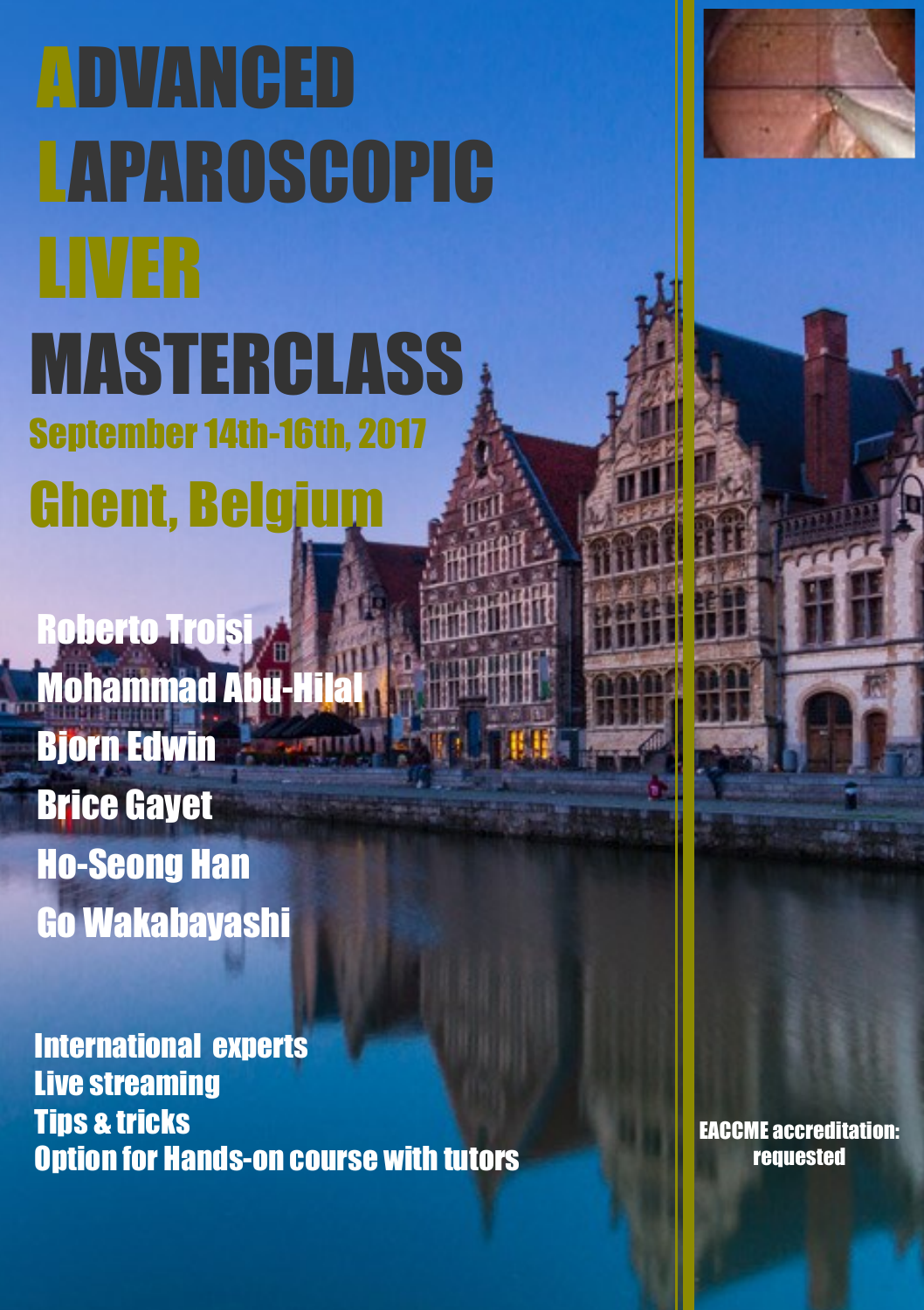## THURSDAY SEPTEMBER 14TH, 2017

| 12:30-13:30 | <b>Registration and Opening of the Masterclass (R. Troisi)</b>                      |  |
|-------------|-------------------------------------------------------------------------------------|--|
| 13:00       | <b>SESSION I: GUIDELINES AND LEARNING CURVE</b><br>Chair: C. Bertrand - G. Sergeant |  |
| 13:00       | Wrap Up European Guidelines on LLS 2017 (M. Abu-Hila)                               |  |
| 13:30       | Summary of the learning curves (B. Edwin)                                           |  |
| 14:00       | How to do a safe and reproducible laparoscopic hepatedtomy<br>(B. Gayet)            |  |
| 14:30       | How did my expertise evolve (GM. Ettorre)                                           |  |
| 15:00       | My learning curve and the results I reached (S. López-Ben)                          |  |
| 15:30-16:00 | <b>COFFEE BREAK</b>                                                                 |  |
| 16:00       | <b>Session II: THE CHALLENGES</b><br>Chair: T. Chapelle - P. Malvaux                |  |
| 16:00       | <b>Right anterior and Central Hepatectomy (B. Gayet)</b>                            |  |
| 16:30       | <b>Anatomical Resections (HS. Han)</b>                                              |  |
| 17:00       | <b>Non-Anatomical Resections (M. Abu-Hilal)</b>                                     |  |
| 17:30       | <b>Extraglissonian Approach: the Sugioka gates</b><br>(G. Wakabayashi)              |  |
| 18:00       | PS Segments: a real advantage if laparoscopically done?<br>(R. Troisi)              |  |
| 18.30       | <b>Closing remarks (R. Troisi)</b>                                                  |  |
| 20:00       | <b>DINNER</b>                                                                       |  |

ALLIVER

**MASTERCLASS** 

 $\sigma$ 

 $\overline{c}$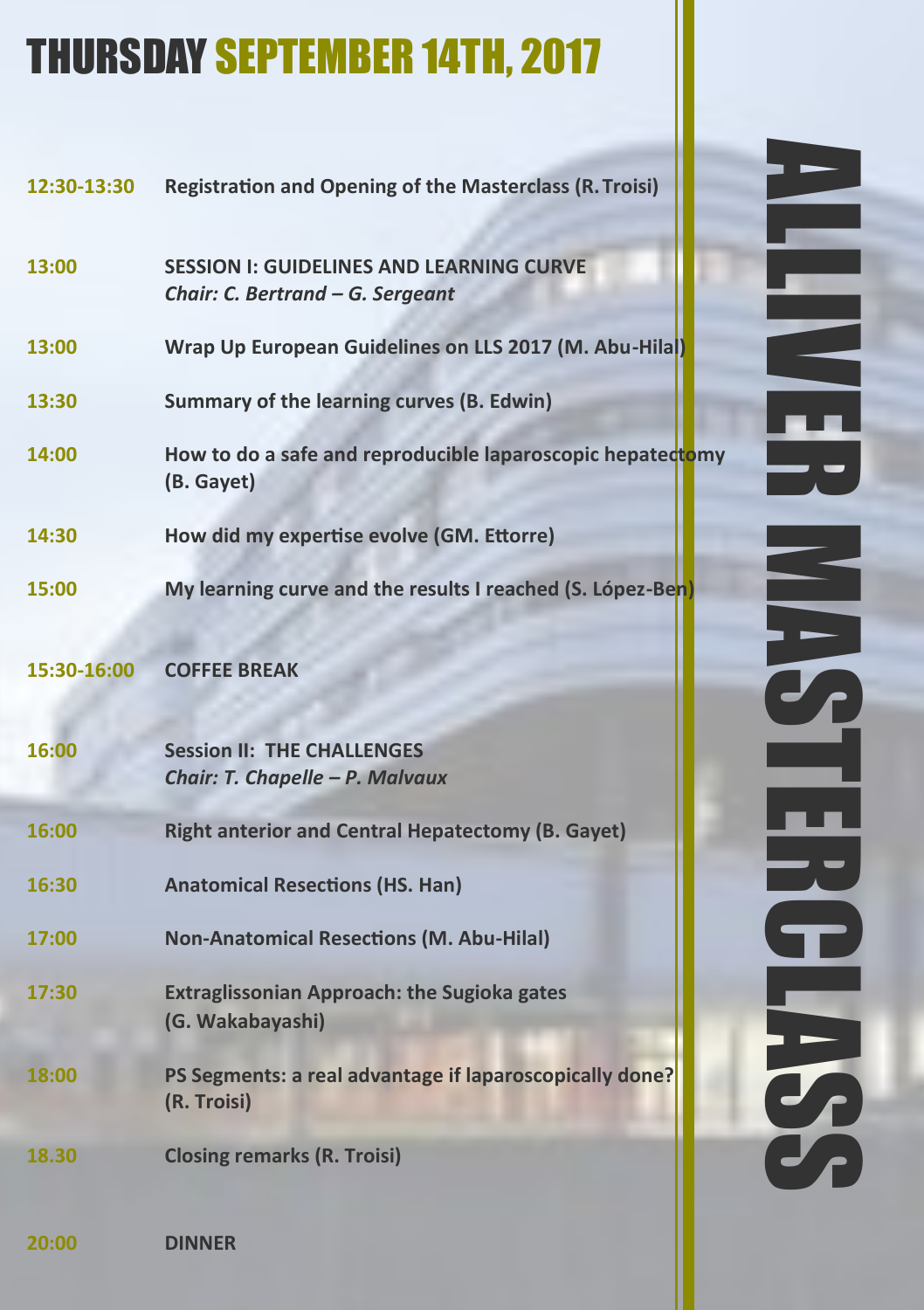## FRIDAY SEPTEMBER 15TH, 2017

**18.30 Closing remarks (R. Troisi)**

**20:00 GET TOGETHER DINNER**

#### **08:00 SESSION I: LIVE STREAMING FROM 3 PARALLEL OR'S** ALLIVER *Chair: G. Torzilli - V. Lucidi* **Case presentations (O. Uyttebroek) Anesthesia and LLS (J. VanLimmen) Basics in LLS (L. Carvalho) Live interaction with the proctors 13:00 LUNCH 14:00 SESSION II: VIDEO LECTURES** *Chair: O. Detry - L. Carvalho* MASTERCLASS**14:00 A different meant of minimal invasivity in liver surgery (G. Torzilli) 14:30 The way(s) to do a left lateral sectionectomy (S. López-Ben) 15:00 Wedge antero-inferior segments (M. Abu-Hilal) 15:30 Right-Posterior sectionectomy (GM. Ettorre) 16:00-16:30 COFFEE BREAK 16:30 SESSION III: VIDEO LECTURES** *Chair: R. Troisi - M.Janssens* **16:30 Tips and tricks for a formal left hepatectomy (G. Wakabayashi) 17:00 Tips and tricks for a formal right hepatectomy (HS. Han) 17:30 Tips and tricks for an oncological parenchyma-preserving resection (B. Edwin)**